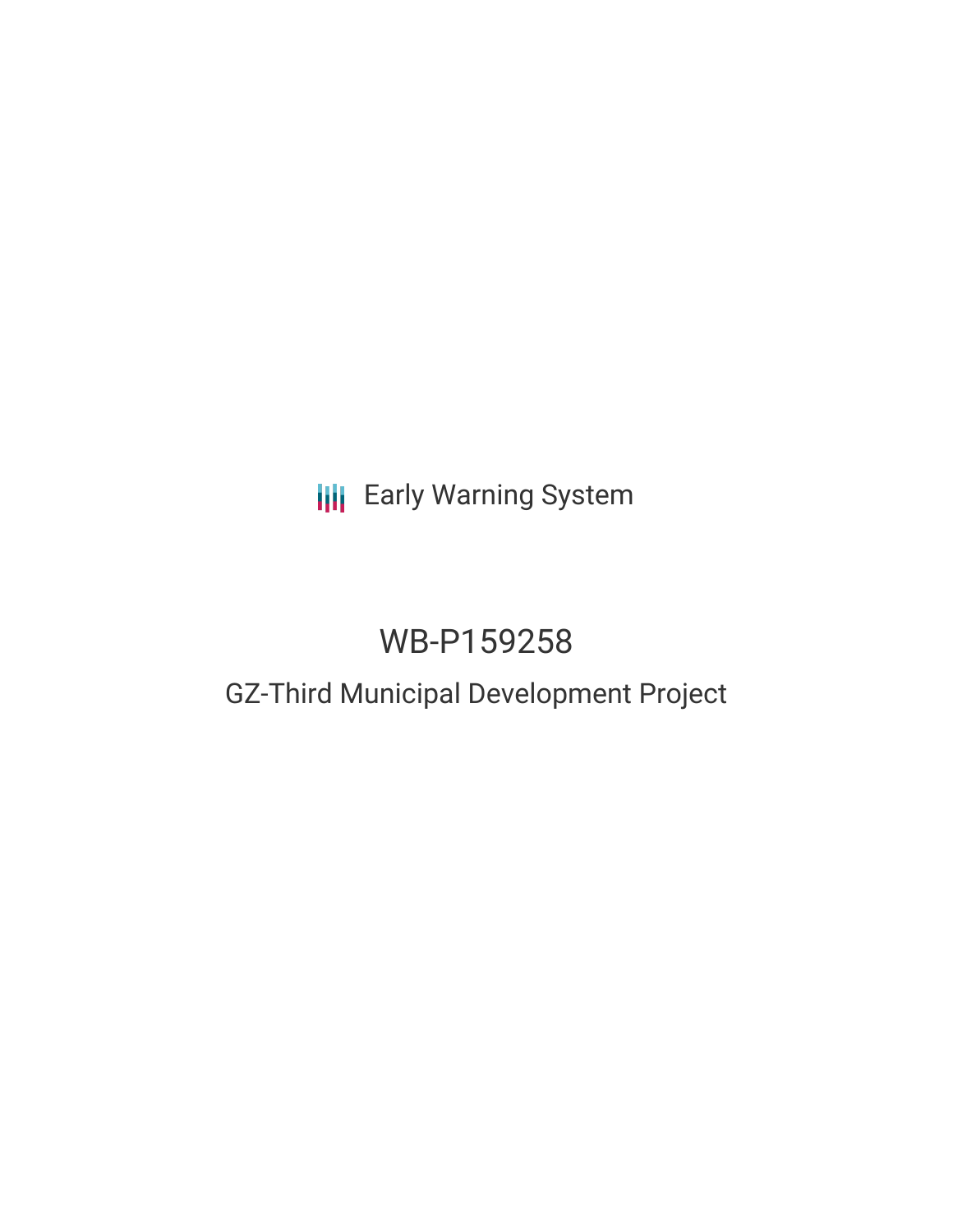

### **Quick Facts**

| Palestine, West Bank, Gaza               |
|------------------------------------------|
| World Bank (WB)                          |
| Active                                   |
| B                                        |
| 2017-07-21                               |
| PALESTINE LIBERATION ORGANIZATION (FOR T |
| Infrastructure                           |
| \$95.63 million                          |
|                                          |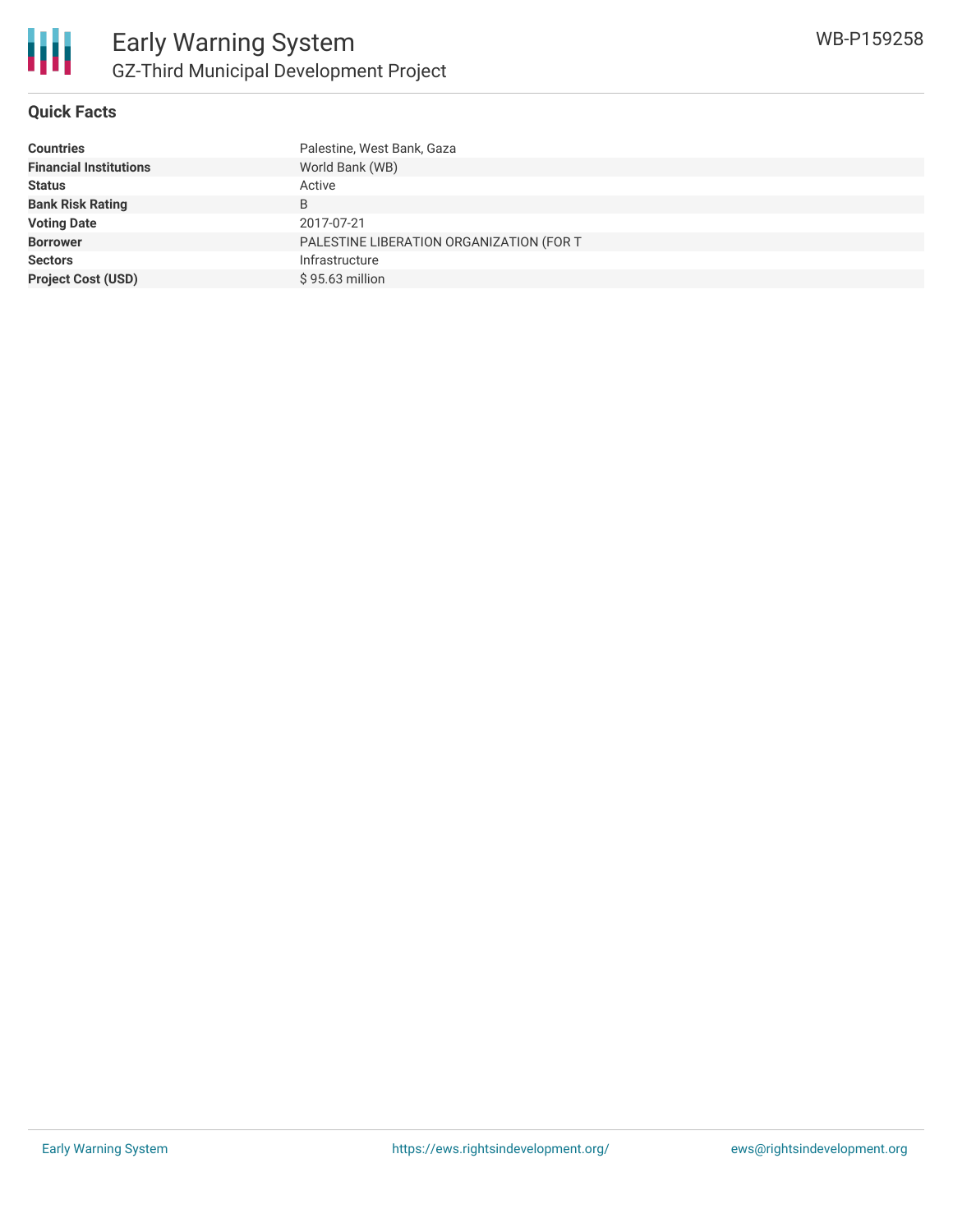

### **Project Description**

The objective of the Third Municipal Development Project is to enhance the institutional capacity of municipalities in the West Bank and Gaza for more accountable and sustainable service delivery. There are four components to the project, the first component being municipal performance and service delivery. The project will finance municipal infrastructure for improved service delivery. The project's block grants will provide the basic funding for eligible municipalities for infrastructure development based on needs and equity, while the performance grants will provide an incentive for eligible municipalities to improve their performance. Half of the total component one financing will be allocated for the block grants and another half for the performance-based grants. The block grants will be allocated based on population (40 percent) and needs (60 percent). Gaza municipalities will be allowed to use 20 percent of their grants for recurrent expenditures13 to reflect the special circumstances they face. The eligible expenditures will be defined in the project's operations manual. The second component is the capacity development to municipalities and Palestinian institutions. This component will provide capacity development support to municipalities and national level institutions, namely, the MDLF and the MoLG. The MDLF will prepare a capacity development plan at the start of the project in consultation with all stakeholders, which will provide a detailed description of the priorities, activities and their inter-linkages for this component. The third component is the municipal partnership projects. This component will provide technical assistance and project financing to municipalities to: (a) engage more effectively with the private sector, and (b) work across administrative boundaries to develop joint and/or innovative investments for municipal service delivery.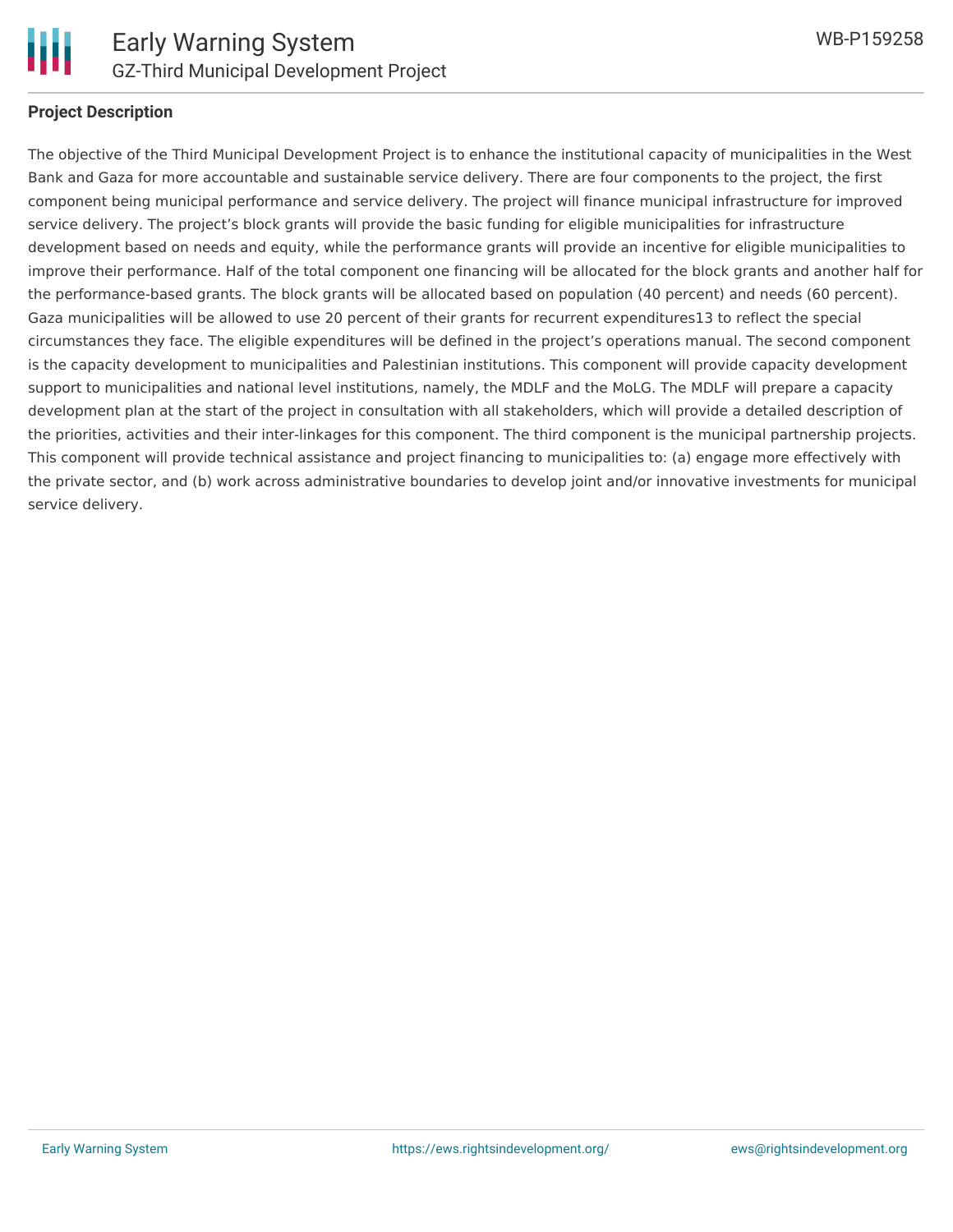

## **Investment Description**

World Bank (WB)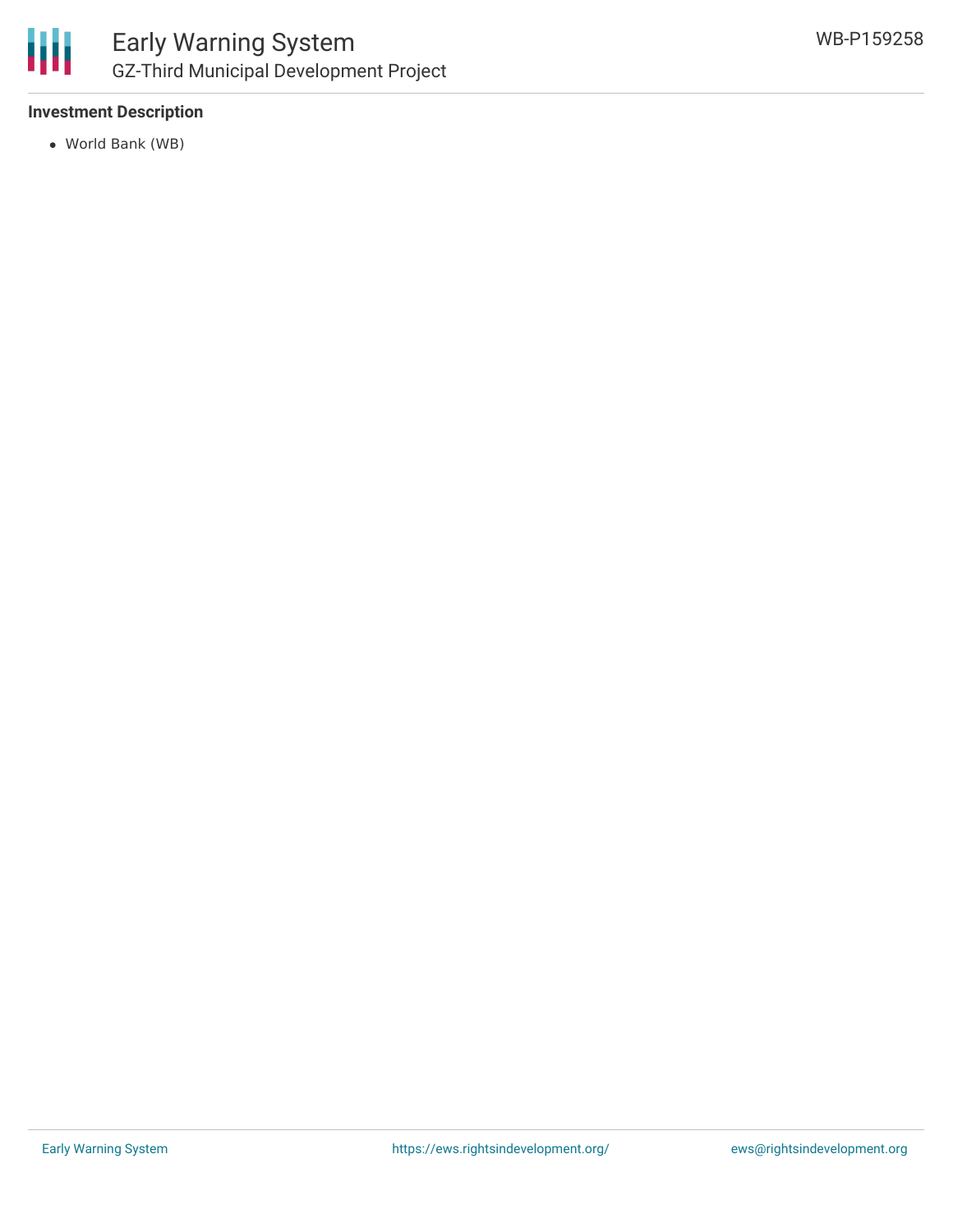

### **Contact Information**

Municipal Development Lending Fund (MDLF) Mohammad Ramahi Finance Director mramahi@mdlf.org.ps

Tawfiq Budeiri Managing Director tbdeiri@mdlf.org.ps

#### ACCOUNTABILITY MECHANISM OF WORLD BANK

The World Bank Inspection Panel is the independent complaint mechanism and fact-finding body for people who believe they are likely to be, or have been, adversely affected by a World Bank-financed project. If you submit a complaint to the Inspection Panel, they may investigate to assess whether the World Bank is following its own policies and procedures for preventing harm to people or the environment. You can contact the Inspection Panel or submit a complaint by emailing ipanel@worldbank.org. You can learn more about the Inspection Panel and how to file a complaint at: http://ewebapps.worldbank.org/apps/ip/Pages/Home.aspx.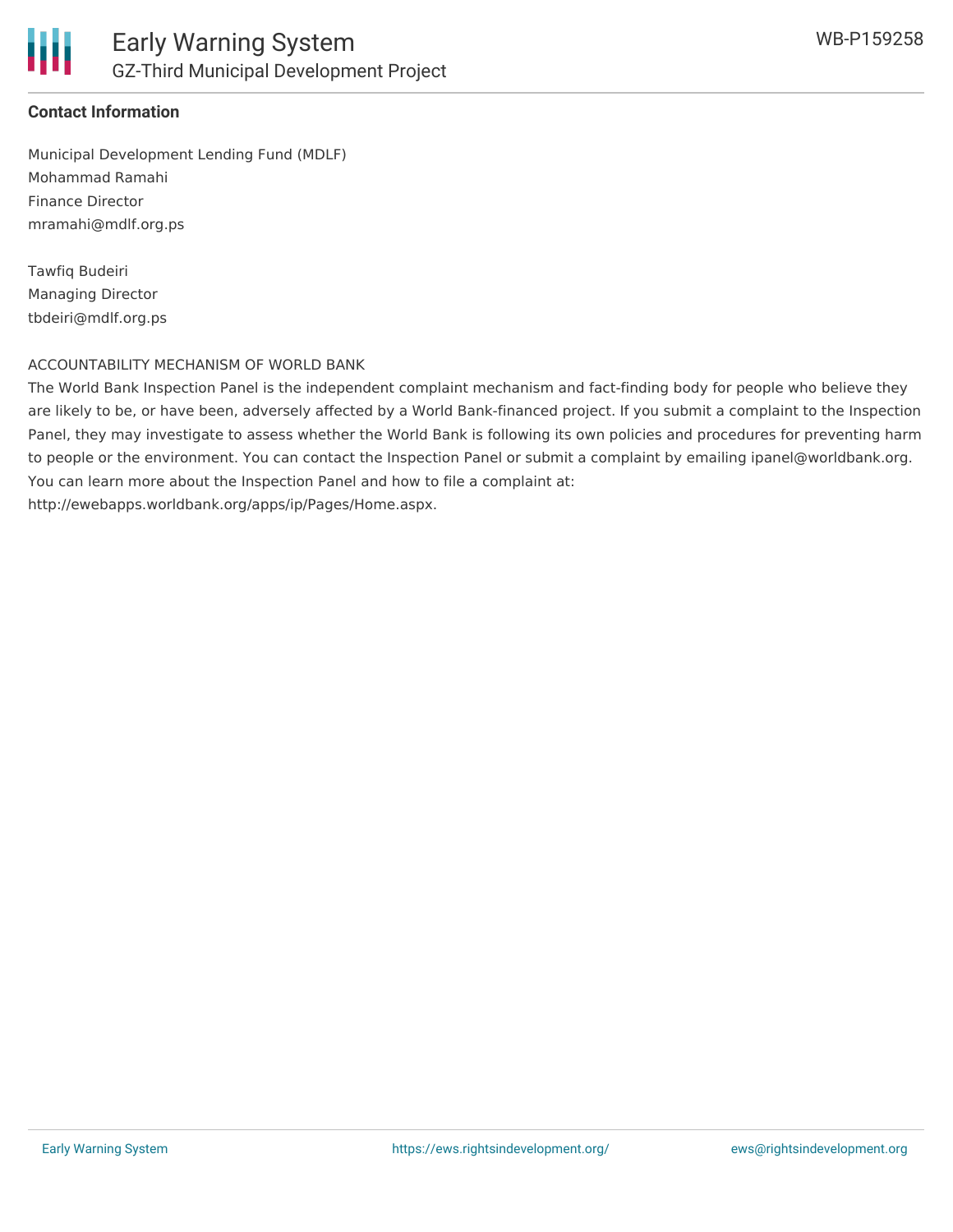## Early Warning System GZ-Third Municipal Development Project

#### **Bank Documents**

- Appraisal Project Information [Document-Integrated](https://ewsdata.rightsindevelopment.org/files/documents/58/WB-P159258_hOVu7Ix.pdf) Safeguards Data Sheet GZ-Third Municipal Develop [Original Source]
- Concept Integrated Safeguards Data [Sheet-Integrated](https://ewsdata.rightsindevelopment.org/files/documents/58/WB-P159258_O4Pr9l7.pdf) Safeguards Document GZ-Third Municipal Develop [Original Source]
- West Bank and Gaza Third Municipal [Development](https://ewsdata.rightsindevelopment.org/files/documents/58/WB-P159258_R6GgSlN.pdf) Project (Arabic) [\[Original](http://documents.worldbank.org/curated/en/560621476717144920/pdf/PIDC83835-ARABIC-PUBLIC.pdf) Source]
- West Bank and Gaza Third Municipal Development Project [\(Arabic,English\)](https://ewsdata.rightsindevelopment.org/files/documents/58/WB-P159258_0V3pjnt.pdf) [\[Original](http://documents.worldbank.org/curated/en/717711474614360464/pdf/PID-MDP3-Concept-Stage-Sept-22-2016.pdf) Source]
- West Bank and Gaza Third Municipal [Development](https://ewsdata.rightsindevelopment.org/files/documents/58/WB-P159258.pdf) Project (English) [\[Original](http://documents.worldbank.org/curated/en/989731500861633233/pdf/WBG-MDP3-PAD-final-edits-elh-clean-06302017.pdf) Source]
- West Bank and Gaza Third Municipal Development Project [\(English,Arabic\)](https://ewsdata.rightsindevelopment.org/files/documents/58/WB-P159258_ZNH32hV.pdf) [\[Original](http://documents.worldbank.org/curated/en/316251493832677023/pdf/PIDISDSA20451-PSDS-ARABIC-P159258-Appraisal-PUBLIC.pdf) Source]
- West Bank and Gaza Third Municipal Development Project [\(English,Arabic\)](https://ewsdata.rightsindevelopment.org/files/documents/58/WB-P159258_PDkPZCZ.pdf) [\[Original](http://documents.worldbank.org/curated/en/785791485790771386/pdf/PIDISDSC20424-ARABIC-P159258-Concept-Stage-PUBLIC.pdf) Source]
- West Bank and Gaza Third Municipal [Development](https://ewsdata.rightsindevelopment.org/files/documents/58/WB-P159258_jZlNvIN.pdf) Project : resettlement plan : Land acquisition and [\[Original](http://documents.worldbank.org/curated/en/494361493042358718/pdf/SFG3282-RP-P159258-Box402903B-PUBLIC-Disclosed-4-20-2017.pdf) Source]
- West Bank and Gaza Third Phase of Municipal Development Project : [environmental](https://ewsdata.rightsindevelopment.org/files/documents/58/WB-P159258_Hb8srhk.pdf) assessment : Envir [Original Source]